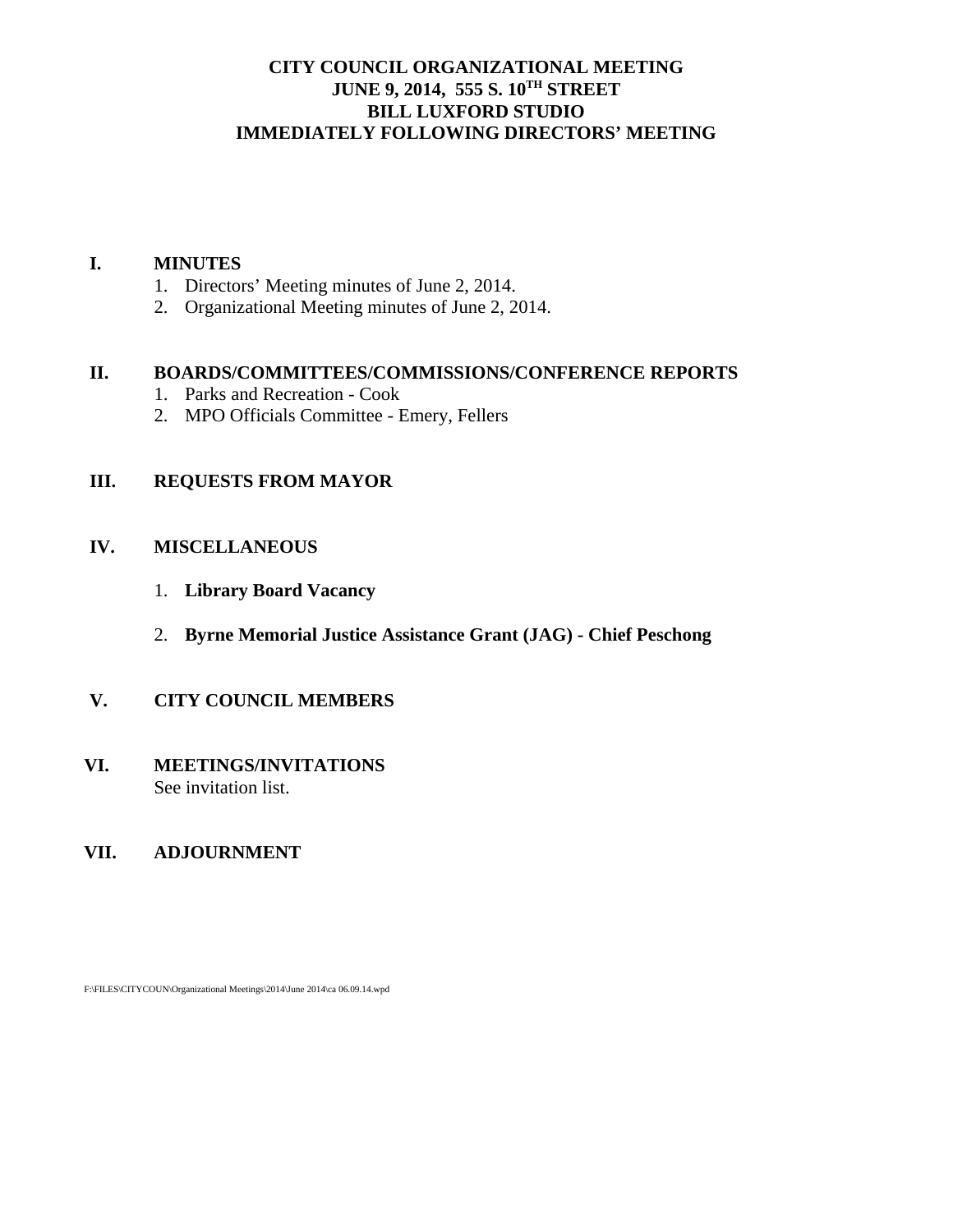### **MINUTES CITY COUNCIL ORGANIZATIONAL MEETING JUNE 9, 2014**

- **Present:** Doug Emery, Chair; Trent Fellers, Vice Chair; Leirion Gaylor Baird; Jonathan Cook; Roy Christensen; and Jon Camp
- **Others:** Rick Hoppe, Chief of Staff; Pat Leach, Library Director; Denise Pearce, Senior Policy Counsel; and Mary Meyer, Council Secretary

Chair Emery opened the meeting at 2:14 p.m. and announced the location of the Open Meetings Act.

#### **I. MINUTES**

- 1. Directors' Meeting minutes of June 2, 2014.
- 2. Organizational Meeting minutes of June 2, 2014.

Minutes of June 2<sup>nd</sup> distributed and with no corrections placed on file in the City Council Office.

## **II. BOARDS/COMMITTEES/COMMISSIONS/CONFERENCE REPORTS**

#### **1. Parks and Recreation - Cook**

Cook stated the meeting was an executive session. Emery commented in previous minutes saw the Golf Committee would report on a quarterly basis. Might they reconsider as we want golf to go in the direction we'd all like. Cook added he saw the report and sometimes a Golf Report consists of listing rounds, numbers. Emery said they're discussing volunteers for certain events and would like to know how this is proceeding. If the Committee can't send to the Advisory Members they could send to Council. Possibly they're looking for volunteers, like marshals. Emery stated he and Eskridge were active in those discussions. Want to know where we're headed with golf. Understand you might want to correlate reports somewhat but think when it's a hot item a quarterly report is not enough.

## **2. MPO Officials Committee - Emery, Fellers**

Emery announced Councilman Fellers was elected Chair. Fellers stated they reviewed documents from the Nebraska Department of Roads, discussed the Southeast Beltway Project, reviewed the transportation alternatives program and their selection process. Also, acted on the 2014 self certification review. He added they discussed the 2015 through 2018 transportation program.

# **III. REQUESTS FROM MAYOR**

None.

#### **IV. MISCELLANEOUS**

## 1. **Library Board Vacancy – Pat Leach, Library Director**

Emery requested this to be on the Organizational agenda for clarification. Leach stated as the letter to Council indicates do have a Library Board Member, Kathy McKillip, who is finishing a partial Library Board term of 5 years and is now eligible to serve a full, 7 year, term. She is willing to serve and has been a strong Library Board member.

Leach stated we have had this type of situation with a Board Member eligible for a full term, after serving a partial term. Last year Martha Florence was in this position and we chose not to accept applications but simply to put Martha forward. Understand in the past we have sometimes said a Library Board Member is reapplying but we still accepted applications. Now looking to Council for